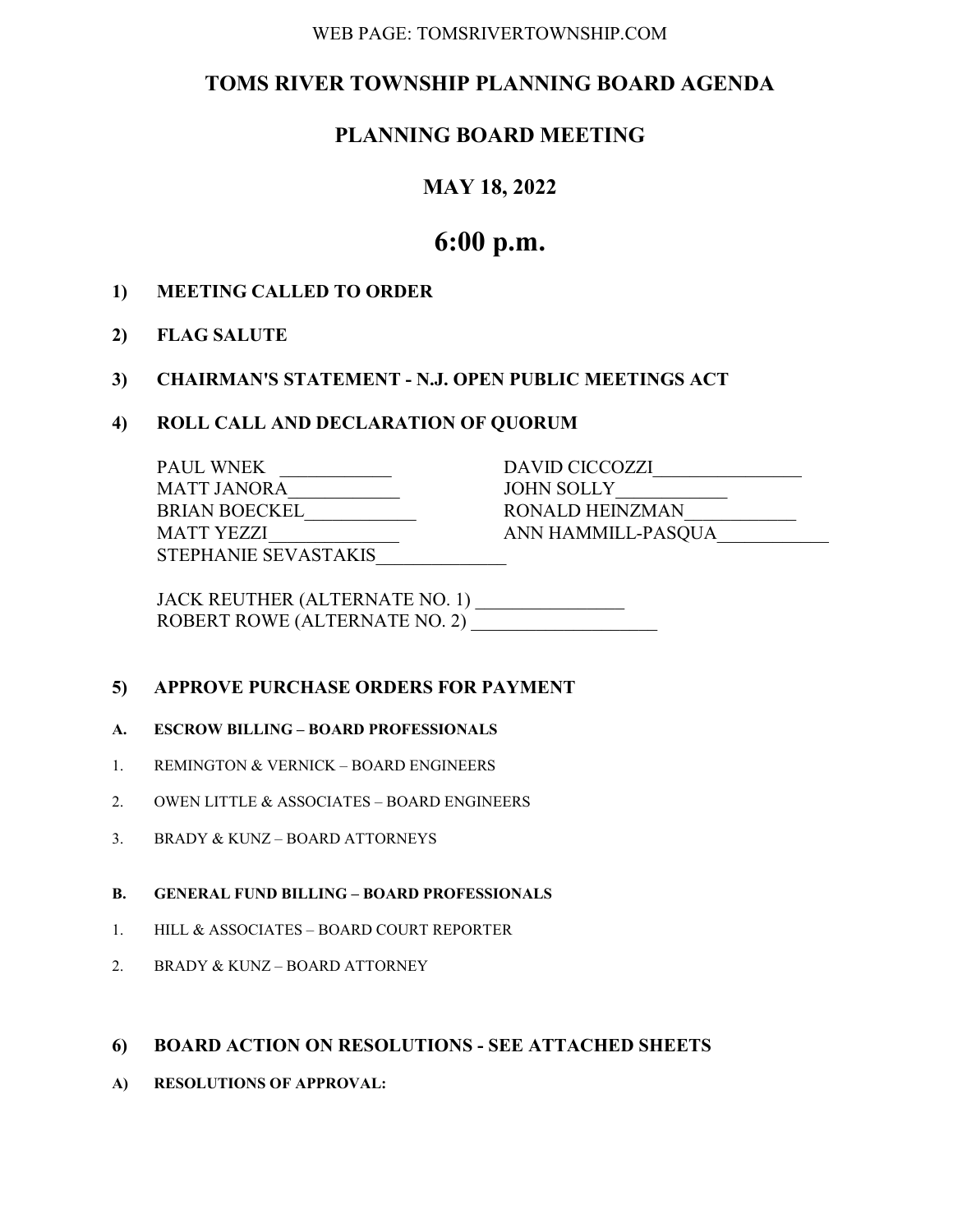1. REQUEST FOR DESIGN WIAVER – APPROVED AT THE MAY 4, 2022 MEETING

AUDREY IMPAGLIA BLOCK 722 FILE NO PB 22-018 ESCROW NO P01-775 LOT 108

 1401 ROUTE 37 EAST SPECIAL EVENT TENT

2. EXTENSION OF TIME – PRELIMINARY& FINAL MAJOR SITE PLAN – APPROVED AT THE MAY 4, 2022 MEETING

TOMS RIVER MERCHANT SOLAR, LLC BLOCK 411 STEVEN GOUIN, ESO. LOT 6.02 & 6.03 FILE NO. PB 19-030 ESCROW P01-606 ZONE: I

1298 ROUTE 37 W

3. PRELIMINARY & FINAL MAJOR SITE PLAN WITH VARIANCES – APPROVED AT THE MAY 4, 2022 MEETING

HUTTON ST 17, LLC BLOCK 411 DAMIEN DEL DUCA, ESQ. LOT 129 WILLIAM GILMORE, PE ZONE: RHB MARCH 21, 2022 – DEEMED COMPLETE AREA: 1.101 ACRES JULY 19, 2022 – TIME TO ACT BY 730 ROUTE 37 WEST FILE NO PB 22-006 ESCROW NO P01-762 5,194 SQ FT CAR WASH

7) VARIOUS APPLICATIONS:

APPLICANT BLOCK(S) DEVELOPMENT LOT(S) ENGINEER ZONE ATTORNEY LOCATION DATE OF COMPLETION NEAREST CROSS STREET DATE OF EXPIRATION AREA ESCROW ACCT. NO. (IF ANY) USE/NO. OF LOTS

1. MINOR SUBDIVISION WITH VAIRANCES - PUBLIC NOTICE RQUIRED

DAVID CIERI BLOCK 12 MATHEW WILDER, PE LOT 12 APRIL 18, 2022 – DEEMED COMPLETE ZONE: R-90 AUGUST 16, 2022- TIME TO ACT BY AREA: 24,350 SQ FT FILE NO. PB 22-014 ESCROW NO. P01-770 23 CARDINAL DR. 2 LOTS